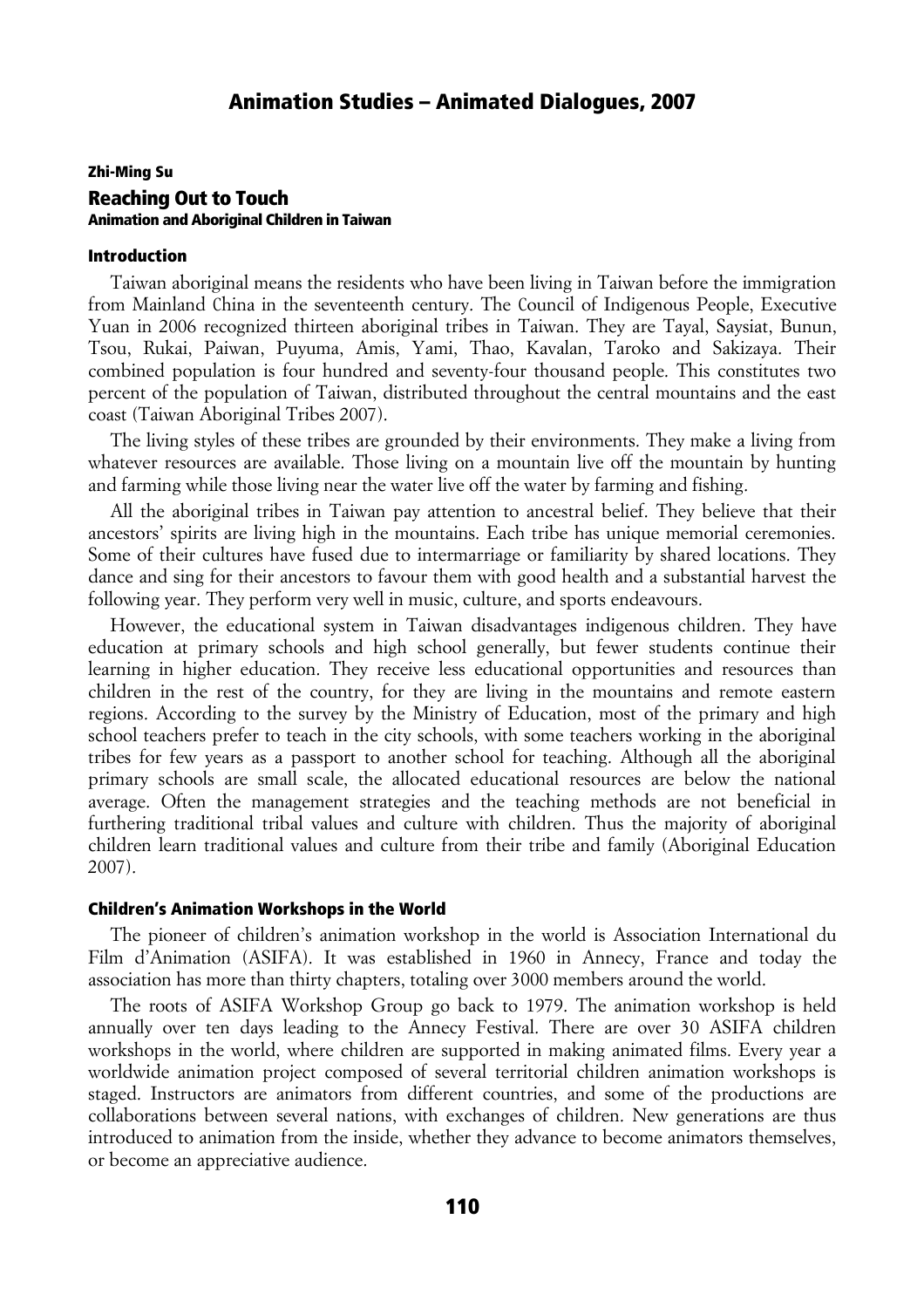ASIFA has amassed throughout the years over 400 titles in 35mm and 16mm, and is transferring them to video for better access to its members. Exchange of both works and directors is organized between various countries for the benefit of the art of animation.

#### Educational Animation for Taiwanese Children

The children's animation workshop in Taiwan is modelled on the ASIFA workshops and has been taught throughout Taiwan since 2000 as a result of the affordable and portable animation technology. The computer, sound and image software and digital camera has popularized animation production in Taiwan. While teachers can instruct pupils in simple animation skills, such as cut-outs and clay animation, to make a film by personal equipment fifteen years ago was quite difficult. The high expenses for animation production tended to exclude



smaller companies. Technological developments now make it possible for anyone to make and edit their animation using sophisticated home equipment.

The workshops have utilised Mini DV cameras, Digital cameras, tripods, a computer with editing software, a projector and lunch box. Lunch box is very useful for children to test the timing of their animation and to adjust the rhythm by themselves. We taught students how to make animation but the post-production involved complicated editing software so instructors completed all the sound and image editing.

The children's animation workshops were started in 1999 by students studying at the Animation Institute in the Tainan National University of Arts (TNNUA). Many excellent Taiwanese young generation animators graduated from there. When Yu-Ling Liu was studying animation at TNNUA, she organized and managed Taiwan's first children's animation workshop. This was staged at the Shinzhu Image Museum. Subsequently other animation students from TNNUA joined the teaching group.

The first animation workshop for Taiwan's aboriginal children followed in 2003. It was initiated by Shu-Man Chang. Chang visited aboriginal tribes through friends who were working at



Taitong Historical Museum. Chang had travelled the east coast of Taiwan many times, and was fascinated and impressed by the unique aboriginal culture and thought there was an opportunity to provide more educational activities for these children as well. What eventuated was the animation workshop program for indigenous Taiwanese children. The focus became the preservation of traditional aboriginal culture through animation.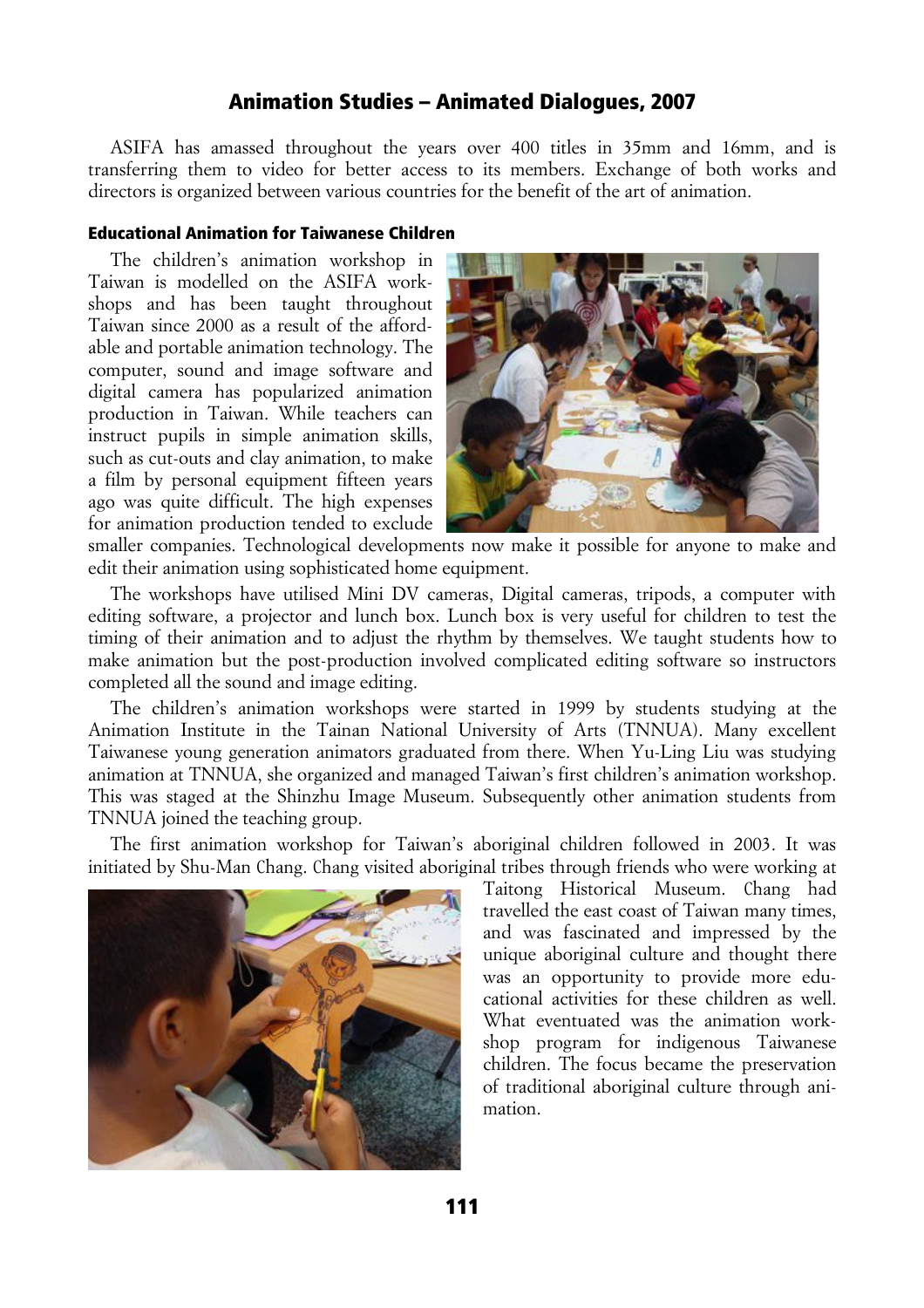Workshop grants were established by the local governments and the Ministry of Education. The elementary schools apply for grants for the activities during summer and winter vacation each year. It includes transportation and provisions, fare for instructors, and animation materials. The local elementary schools or residents provide accommodation for instructors. The volunteer instructors from TNNUA take the responsibility to design and implement the whole program with the Animation Institute providing animation production facilities.

#### Teaching Methodology

Each workshop runs for either three or six days and is held every winter and summer during school holidays. There are three to five children in a team with each team making a ten to fifteen second animation. We get the children to focus on a specific topic such as 'Magic,' 'Sea world,' or 'Summer time' to enable them to tell a story. Children proved brilliant storytellers and highly imaginative. Otherwise, the program is sequentially structured progressing from animation principles to making objects move for fun, to understanding select animation techniques, to story telling by brain-



storming, to character development, scene production, timing and finally film shooting.

A three-day workshop is very limited so we needed to time-manage well and complete the tasks efficiently. During the workshop students make cut-outs, drawing, shape clay and produce pixilation animation. These techniques provide a quick, easy and fun way to learn and to achieve a remarkable work by cooperation.

An observation of these workshops is that among the skills employed, children can make superior cut-outs. There are two general techniques that fall under the heading of cut-out animation, the major difference being lighting. Like most animated images, cut-outs generally are top lit, allowing the viewers to see their colours, textures, and so forth. However, a few artists have specialised in silhouette animation, which is back lit, causing cut-outs figures to have a solid black form. Both types of cut-out animation may involve hinged figures to facilitate movement, or non-hinged figures. If no hinges are used, figures can be moved through a ''substitution method,' meaning that an entire figure is cut-outs and used for each of the necessary incremental movements (Furniss 1998, p. 45).

Children were keen to colour their cut outs so we used top-lit lights to present the vibrant colours forcefully. We mixed different techniques occasionally, such as cut-outs with clay or cutouts with the object to form a multi-media animation.

To sustain children's attention on all operations, we try to make the workshop vivid and vigorous. In-between different stages singing and other traditional practices and rituals, amusement generally is organised. As the creation of animation combines art, music, drama, performance, story telling, and entertainment it is therefore an excellent medium with which to approach expressing and preserving traditional culture especially through pixillation. Pixilation consists of applying the principles normally used in the photographing of animated and cartoon movies to the shooting of actors, instead of placing drawings, cartoons of puppets in front of the animation camera, we place real human beings, composing a single frame at a time (Russet &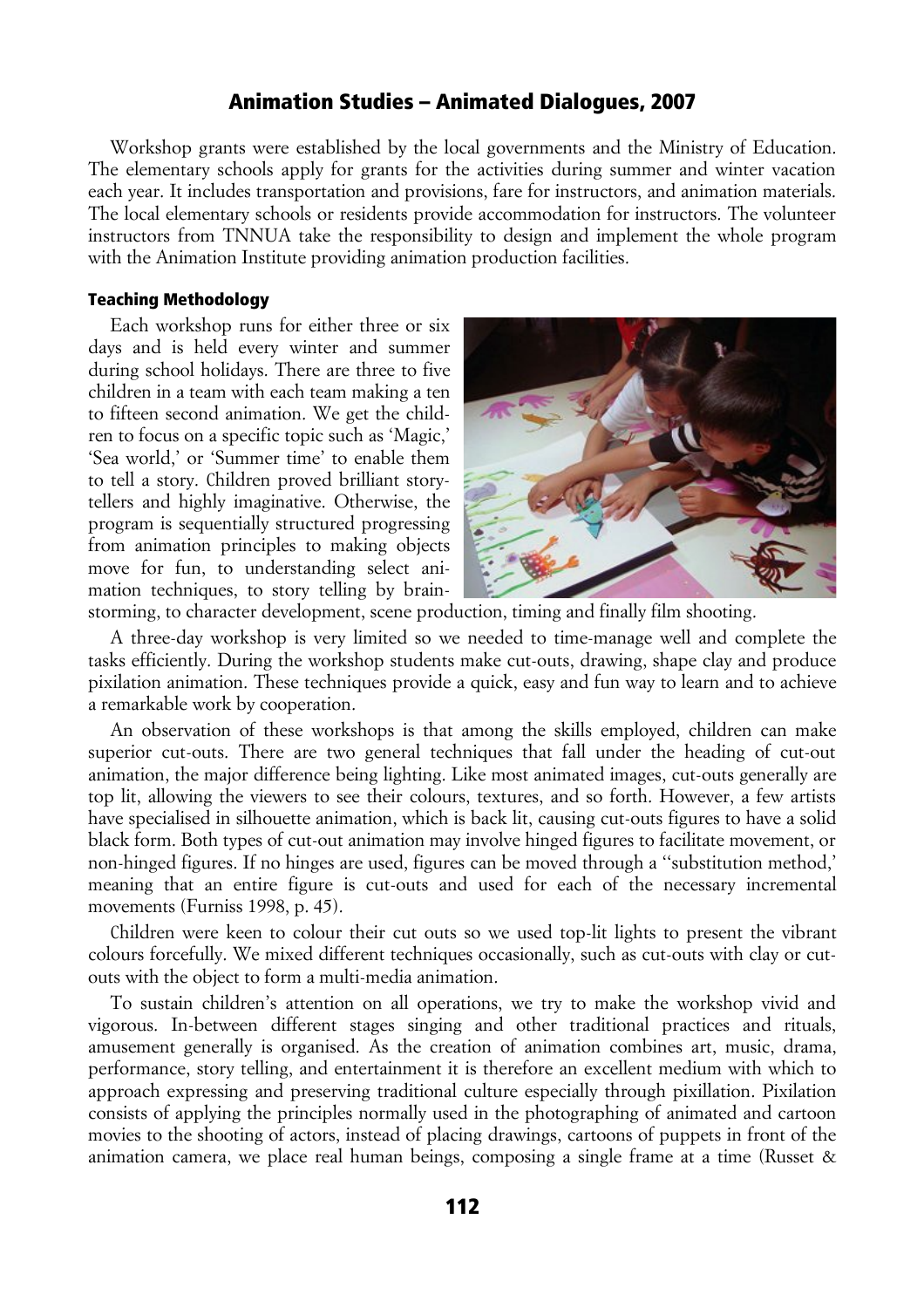Starr 1976, p. 125). Norman Mclaren's *Neighbours* (1952) and Two *Bagatelles* (1952) exemplify the pixilation technique. Transferring traditional cultural practices like dance and ritual into animation frame by frame is an easy step for children to make.

#### Achievements in Children's Animation Workshops

Over the five years that the animation workshops in the remote districts in Taiwan have been staged the children evidenced a propensity for art. Not only have they learnt animation skills from working in teams but also they acquired an expressive outlet for their traditional cultures enabling a wider appreciation of their culture beyond their tribal context. This occurred without requiring students to reference their traditional cultures. Many incorporated traditional decorative patterns in their costumes, specific animals and plants from their daily lives, as well as the characters of the tales or legends from their ancestors. Thus preservation of traditional aboriginal culture was effected. Self-confidence was encouraged through (fun) team-work, like chorus singing. We even used their singing as the sound track for the animation produced in 2004.

#### Conclusion

Art education is a significant issue in contemporary first school enlightenment in Taiwan. Animation has enjoyed increased usage in educational instruction in recent years, favoured because it enriches the content of art learning through combining image and sound. It has been over one century since the first animated film made by Emile Reynaud screened in 1892 (Bendazzi 1994, p. xx). ASIFA has pioneered and encouraged indigenous children to make animated films from their viewpoint in order to present their inner world. They are not just audiences anymore. New technology makes it possible to assist all children to develop their animation aptitude.

We can assist aboriginal children to tell their own stories through conducting animation workshops. The workshops have become an exciting twice yearly event in Taiwan for both the children and their teachers who learn from each other's experiences.

Finally, this is an opportunity for children to show their films at Animation Festivals around the world. One of the workshop instructors Chang is the membership of ASIFA. She submitted aboriginal children's animation to ASIFA. The film made by the children was selected for screening in the 'Children's animation collection' at the Hiroshima International Animation Festival, Japan in 2006. Their outstanding works have received great admiration. Both the children and instructors were pleased at the outcome. The workshop brings some educational benefits to the children while highlighting to Taiwanese society ways to effectively educate aboriginal children and something of their cultural history.

#### References

Bendazzi, G. (1994), *Cartoons: One Hundred Years of Cinema Animation.* Bloomington: Indiana University Press.

Furniss, M. (1998), *Art in Animation: Animation Aesthetics.* Sydney: John Libbey & Company.

Russet, R & Starr, C. (1976), *Experimental Animation.* New York: Litton Educational Publishing.

Aboriginal Education 2007. Retrieved July 2, 2007, from http://www.sinica.edu.tw/info/edureform/farea8/j21/13.html

International Animated Film Association 2007. Retrieved June 28, 2007, from http://asifa.net/